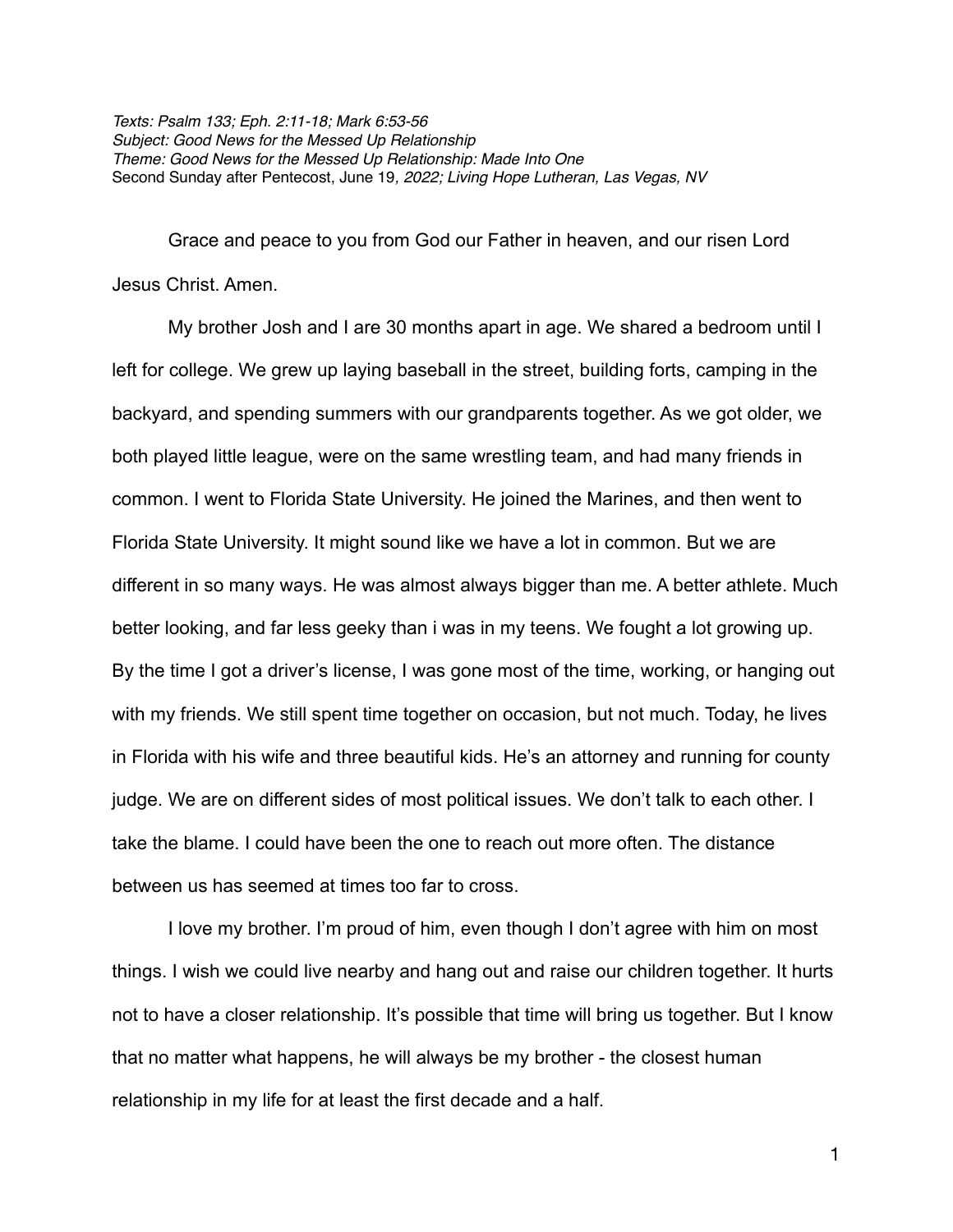Maybe I'm not alone. Maybe you have someone in your family who has been far away, estranged, or a relationship that has been stretched thin, or that seems broken beyond repair. I have never liked the idea of writing people out of my life. I believe that we are bound together, not just by the experiences of our lives, by blood, or by some other tribal identity, but by the love of God.

The letter to the Ephesians is one that is deeply loved in Lutheran circles, and this second chapter begins with an emphasis on God's grace in such a clear and powerful way that we still use these words as we proclaim forgives in our weekly worship: "even when we were dead through our trespasses, made us alive together with Christ — by grace you have been saved" We were dead. God graciously gave us new life. The author goes on, "For by grace you have been saved through faith, and this is not your own doing; it is the gift of God — not the result of works, so that no one may boast. For we are what he has made us, created in Christ Jesus for good works, which God prepared beforehand to be our way of life" (Eph. 2:8-10). We are what God has made us - I think we need to be reminded of that sometimes. It's easy to think I am who I made myself to be, or who my family of origin made me to be. It's much more comfortable to think of myself as the result of my education, my work, my good deeds, and my well meaning words. I am who God made me to be. That can be a great blessing , and a big responsibility.

Paul - or the author of this letter, maybe a disciple of Paul - is writing to a people who were not Jewish. They had no part in the promises of a savior, and were outsiders. These Gentiles, were known as sinners, not that they were particularly awful or immoral,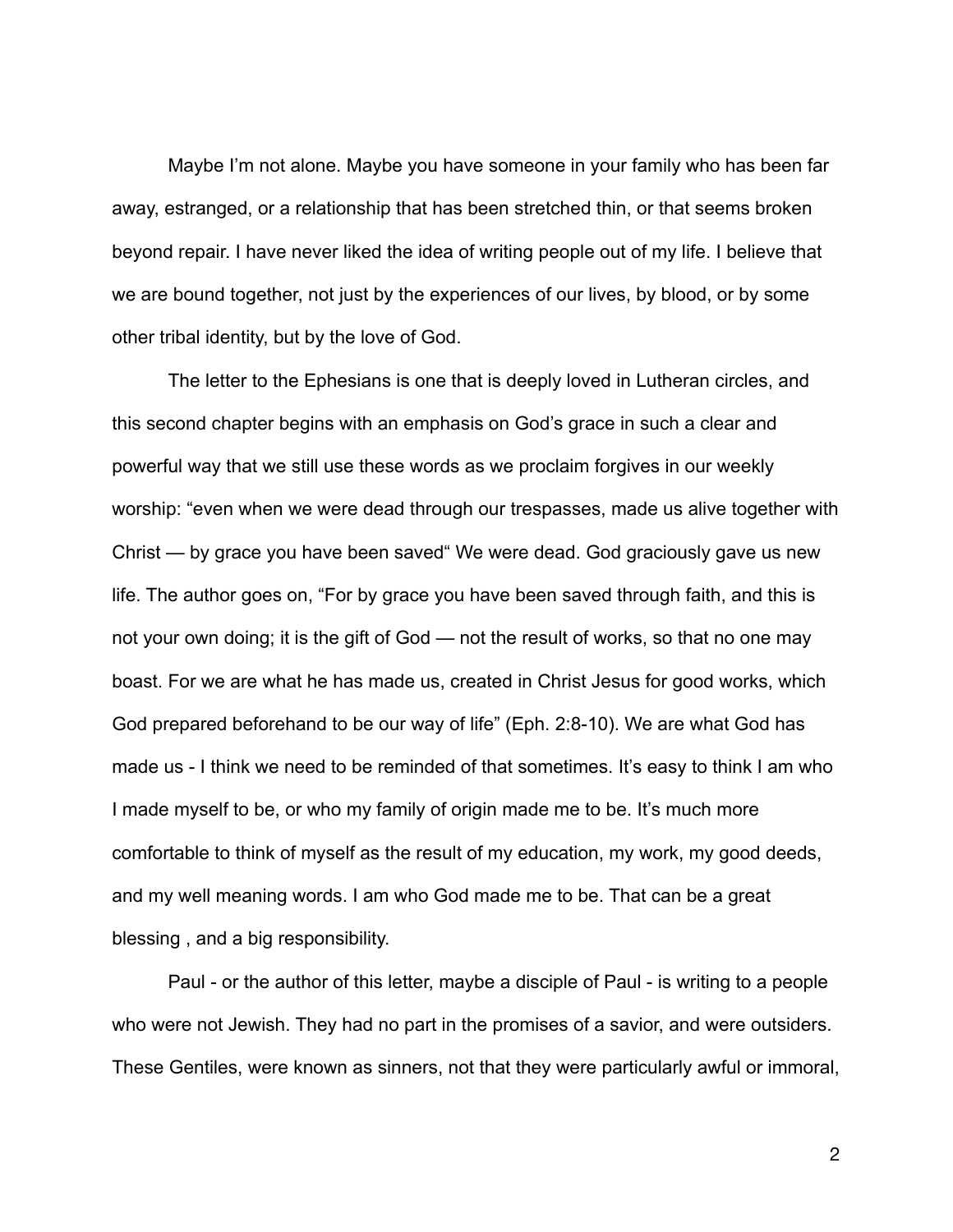though maybe some thought that way. They did not hold to the law of Israel, that wasn't for them, so they were not included in the covenantal promises the history, or the family lineage of those who could trace their heritage to the God of Abraham and Sarah, Isaac and Rebecca, Jacob and Rachel. What hope could they have for the future? All that they could do was strive to work for riches or power as a legacy. If that's all there was, nothing else mattered. Not family, not love, not service. All that matters is what you can get. It made no difference who paid the cost, or who got crushed under the wheel of climbing a social ladder.

Some people think that way today. Whether they believe it or not, they act as if there is nothing else to live for other than what they can do or build or earn. Even Christians are not immune from thinking they are better than everyone else. Shocking, right?

Today is Juneteenth, now a federal holiday. This is a day dedicated to service, and a celebration of freedom. To be more specific, it is the remembrance of the day the Emancipation Proclamation - *two and a half years after it was enacted* - on June 19th, 1865 was announced and enforced, with the arrival of over 2000 federal troops and with great effort in Texas, and in Galveston in particular, where it was not well received. A week before, Texas governor Pendleton Murray fled to Mexico with other confederate leaders. Some white landowners took to executing their enslaved workforce rather than acknowledging their freedom. Eventually the day would become a day of rejoicing for the black community, and was first declared a state holiday in Texas in 1980.

But still today, it's not all barbecues and backyard parties. Our nation continues to find itself tangled in the threads of racism and oppression that have bound us for the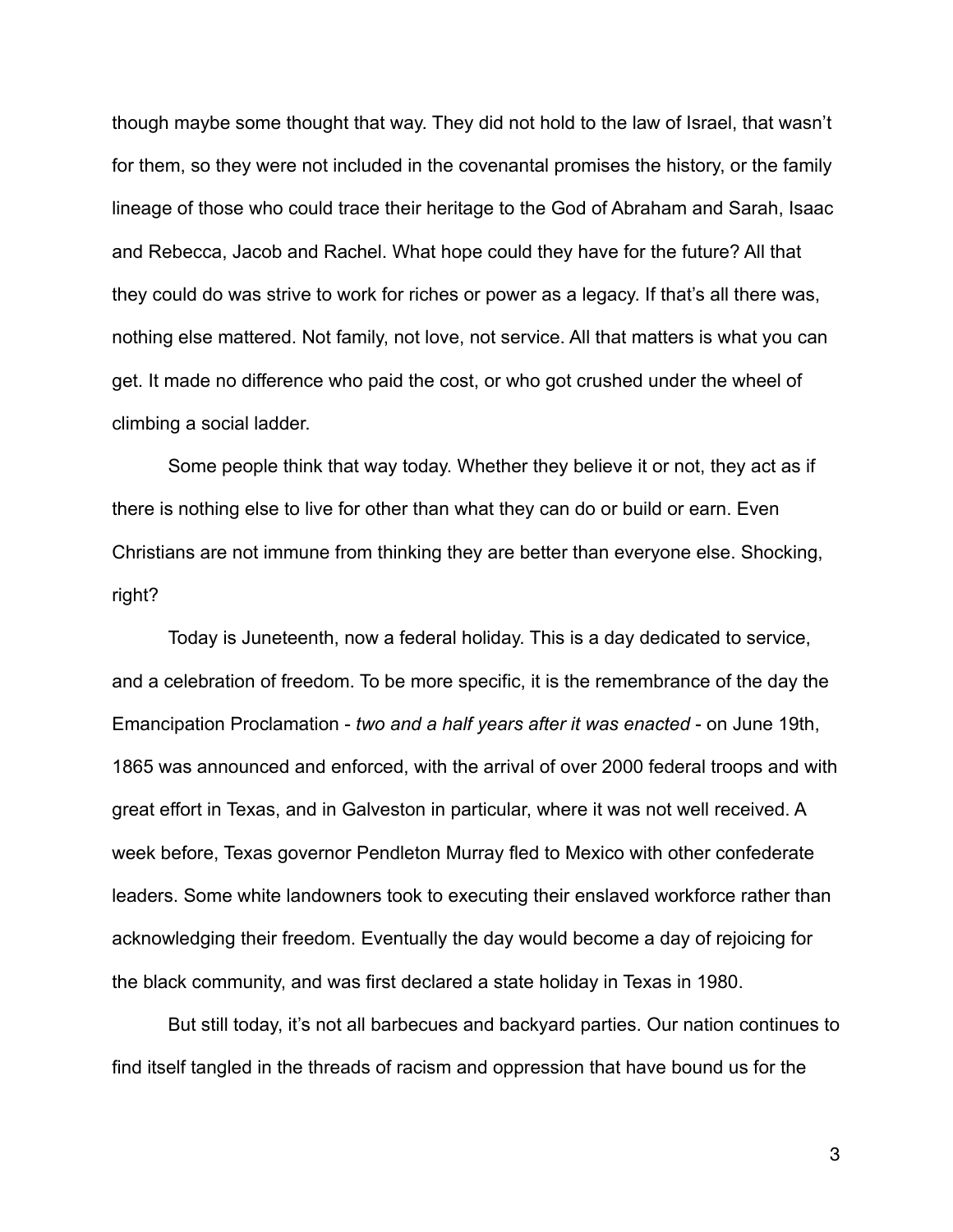last four hundred years. People of color are still dying at the hands of white supremacists, and divisions persist even here in our city. We wonder how to mend the messed up relationships and systems exist in the twenty-first century. Many of us have pledged to acknowledge privilege and systemic oppression, and to take actions toward celebrating diversity in our churches and in our communities. We can do more. We must see each other with the eyes of God, to acknowledge that we are **one new humanity** in Jesus Christ. We don't get saved by our works, but we're made for them. We're made for relationships that build up, that bring healing, that celebrate the beauty of the world and the people that God loves so well.

God's grace has come to every single one of us, to all of us through the cross of Christ, who loved us even when we were dead and without hope. God included even those from outside the chosen people, God's beloved Israel, to be gathered in God's mercy. Even when we are estranged or at odds, upset with each other, or stuck in anger and unable to move forward, we are one people of God, united in Christ Jesus. We are one church, confessing our sin, asking for forgiveness, and approaching the table together. We are who God made us to be. We are brothers and sisters - Jesus' chosen siblings.

Since God has put to death the hostility between Jews and Gentiles, every division we face is overcome by God's grace. The peace that God brings is the peace is belongs to all of us. We are freed from sin and death. We are freed for love and service. We are freed for healed relationships, new vision, reconciled people and communities, to work toward safety and access and for all.